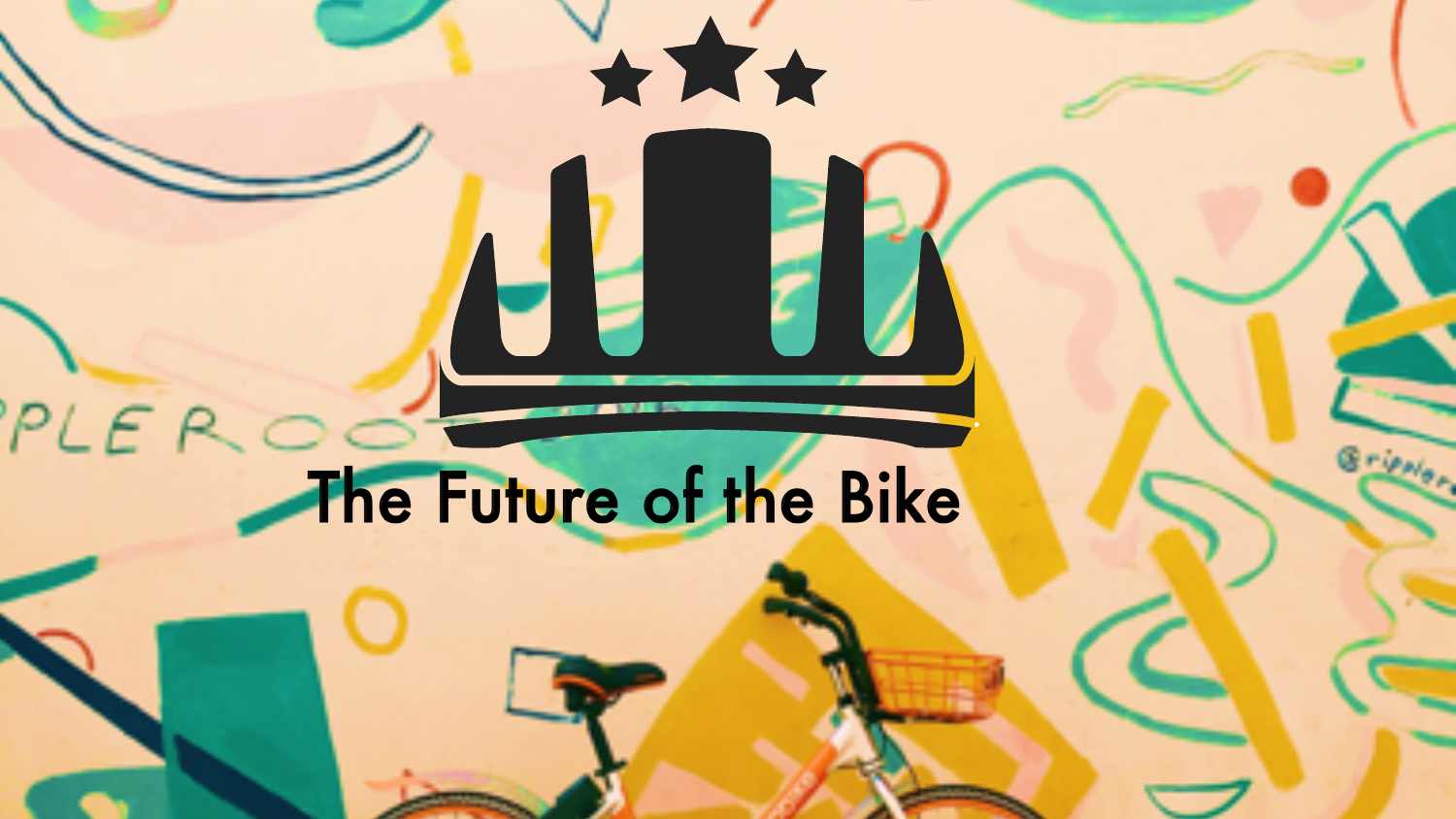# **Cycling in New Zealand**

- **2% cycling mode share**
- **83% private car**
- **60% say they would like to cycle**
- **Investment, but projects slow**
- **Small amount of bike share**

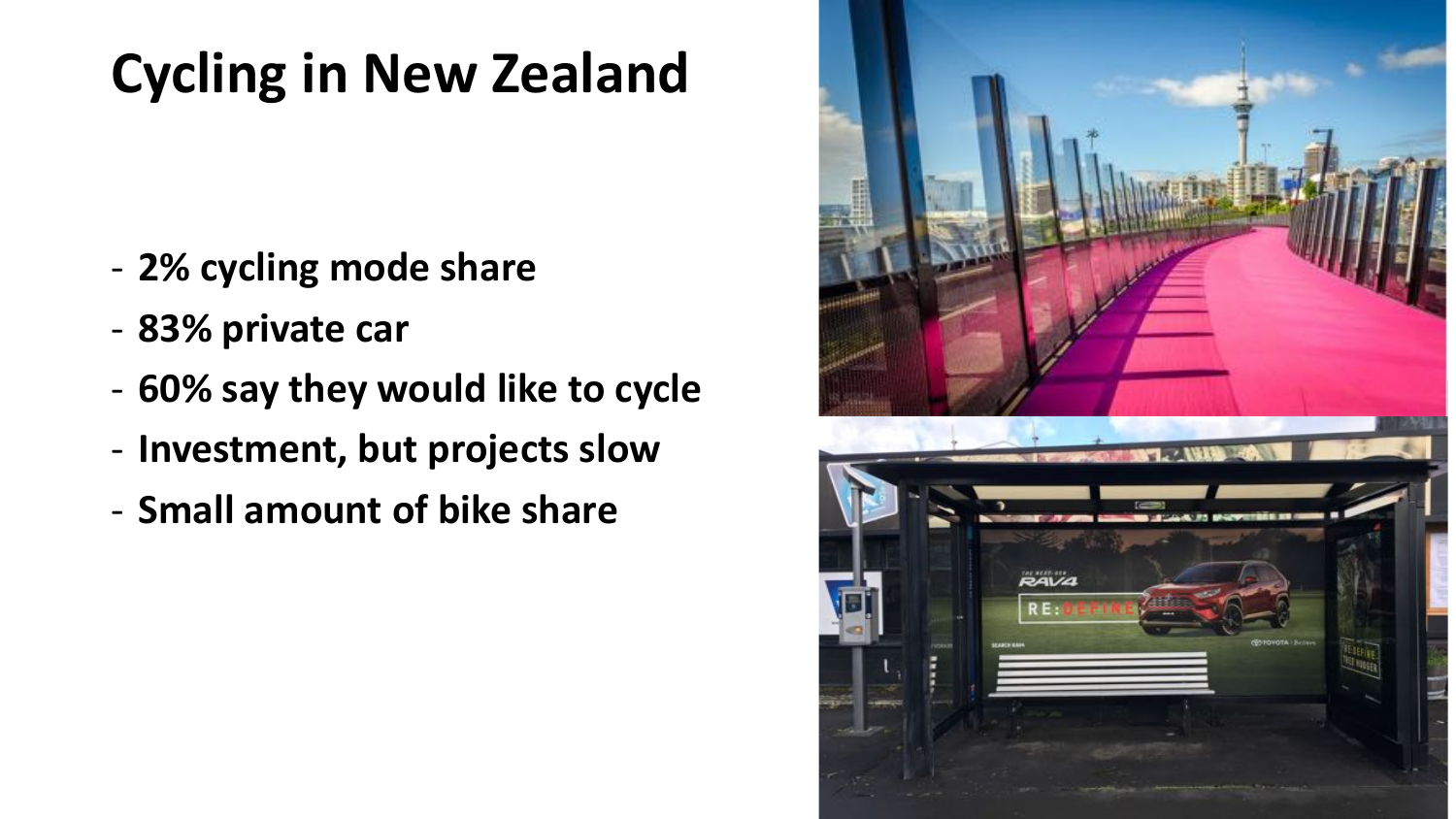## •Bikelash

# •E-bikes as a mode shift tool?

# •'Why are cyclists the happiest commuters?'

•Bike justice –Gender and cycling, Māori and cycling, and low-income cycling.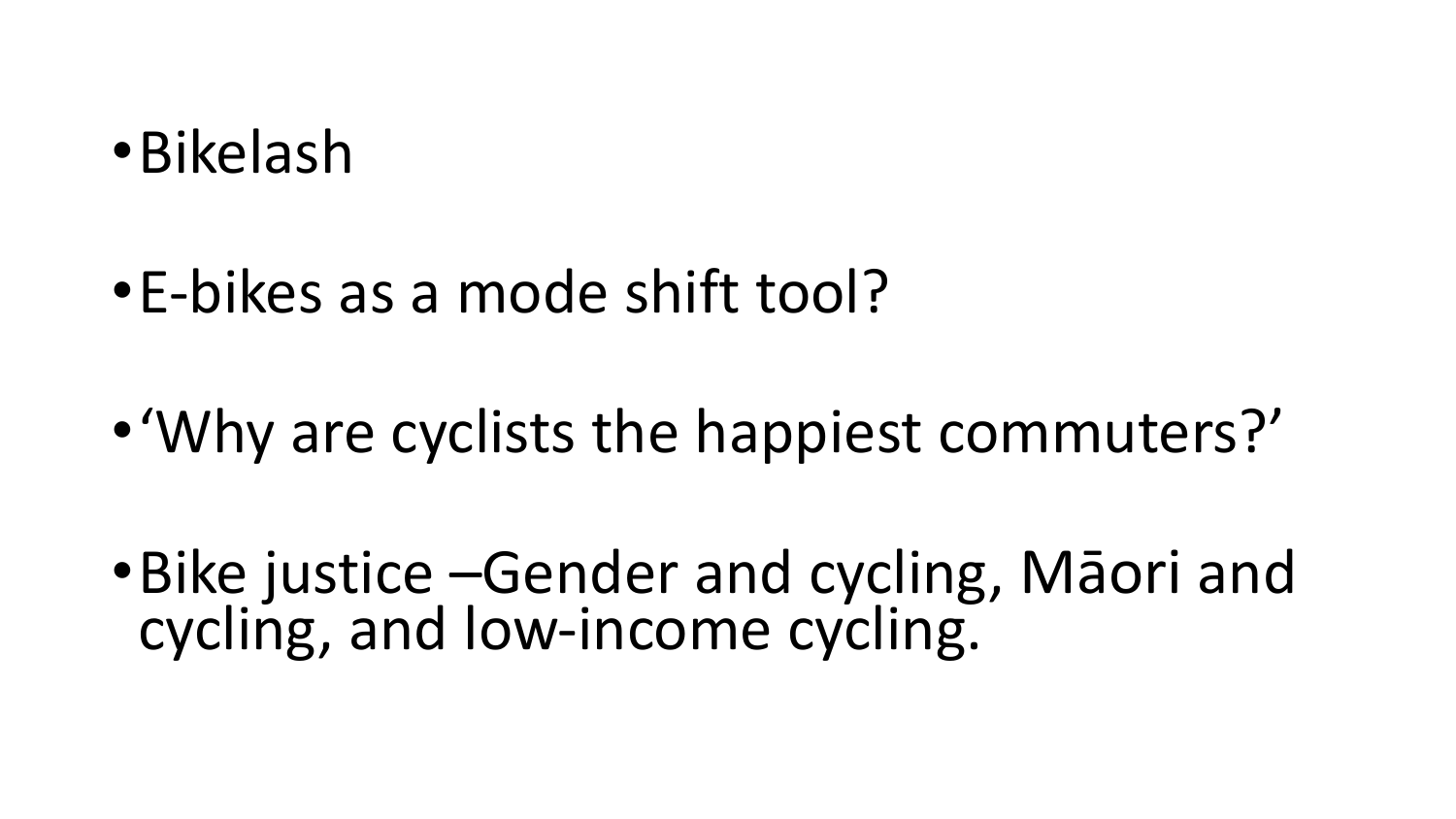

Pedalling toward equity: Exploring women's cycling in New Zealand

Electric City: Exploring the potential of Electric Bicycles in NZ

1) Gender 'preferences'

2) Cycling and gender equality

Performing within gender roles, or challenging them?

Ebikes as something inbetween?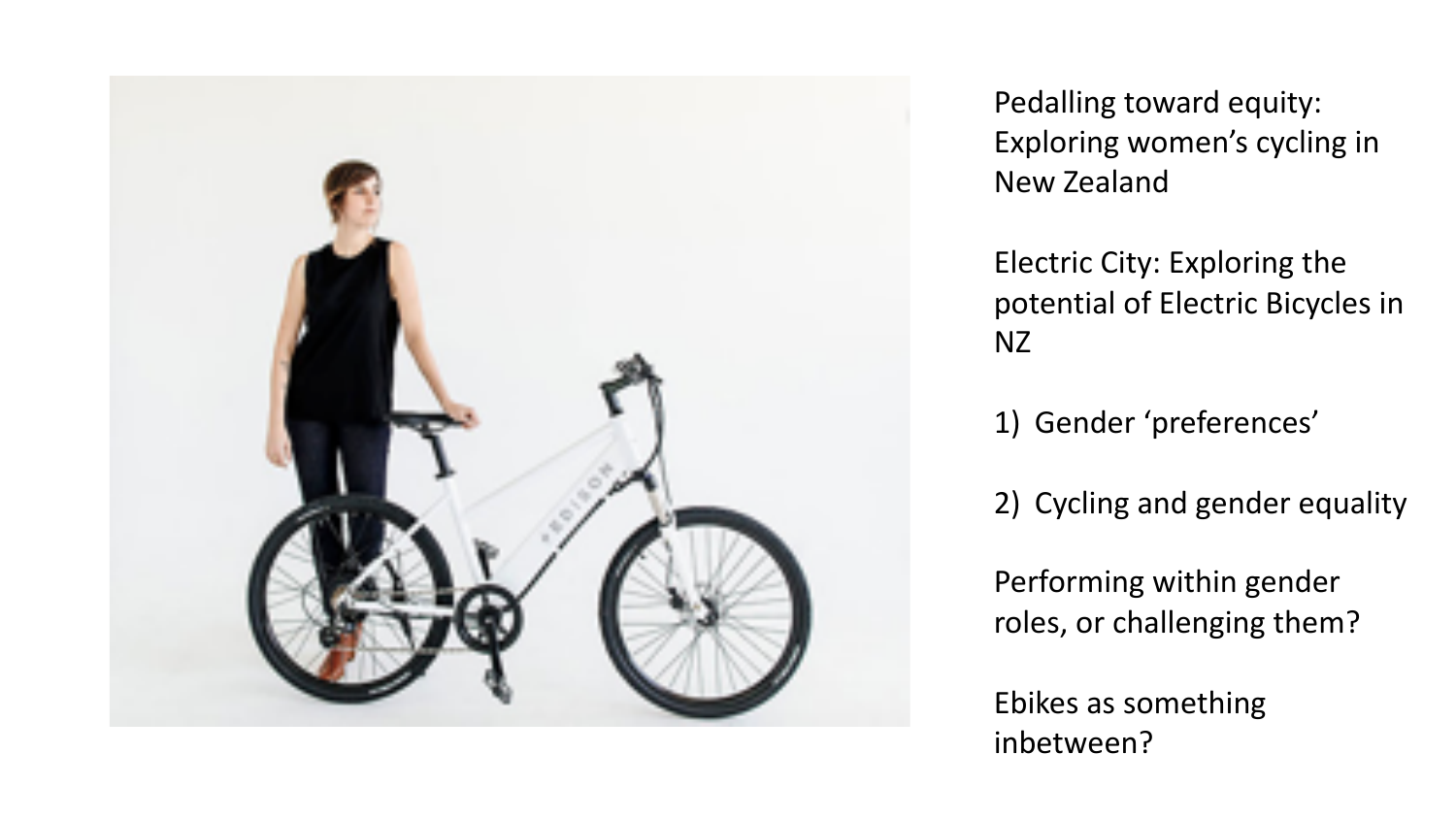

Figure 3. Bicycle type by gender of rider, northwestern cycleway, March 2018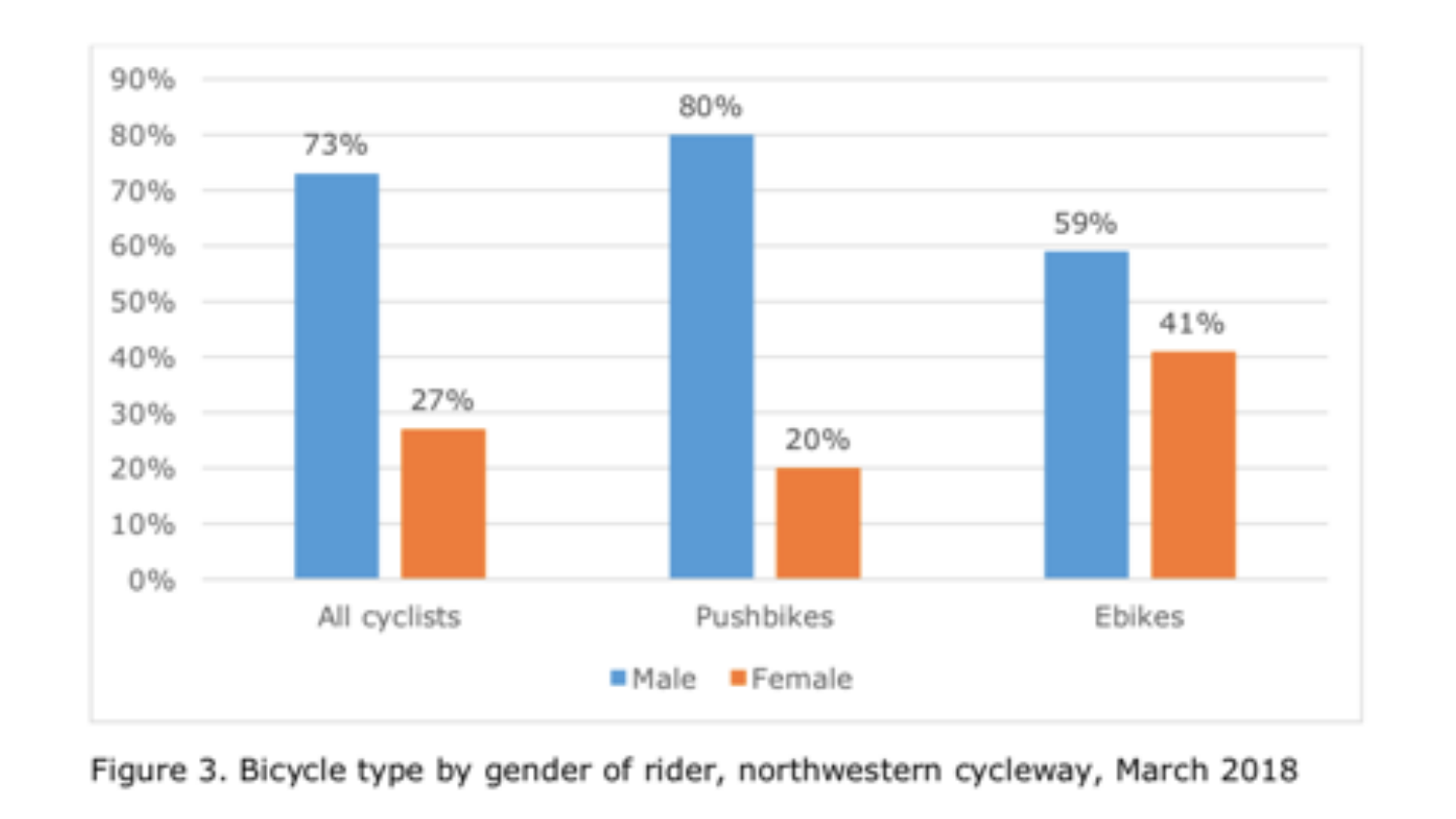### **Performing gender roles: Domestic responsibilities on a bike: Trip-chaining, carrying kids and groceries**

- "*"You could leave for work [in a car] and sometimes it is 15 minutes and sometimes it is 45 minutes, and if you are going to pick the kids up you can't be plus or minus an hour." (E-cyclist 5)*

## **Challenging gender roles: Strength, confidence taking the lane.**

- *"I think it's amazing for commuting. It puts me on much more of a par with the cars. I feel like I am able to manage the volume of traffic, particularly with the throttle where I can take off in front of the traffic confidently and comfortably."*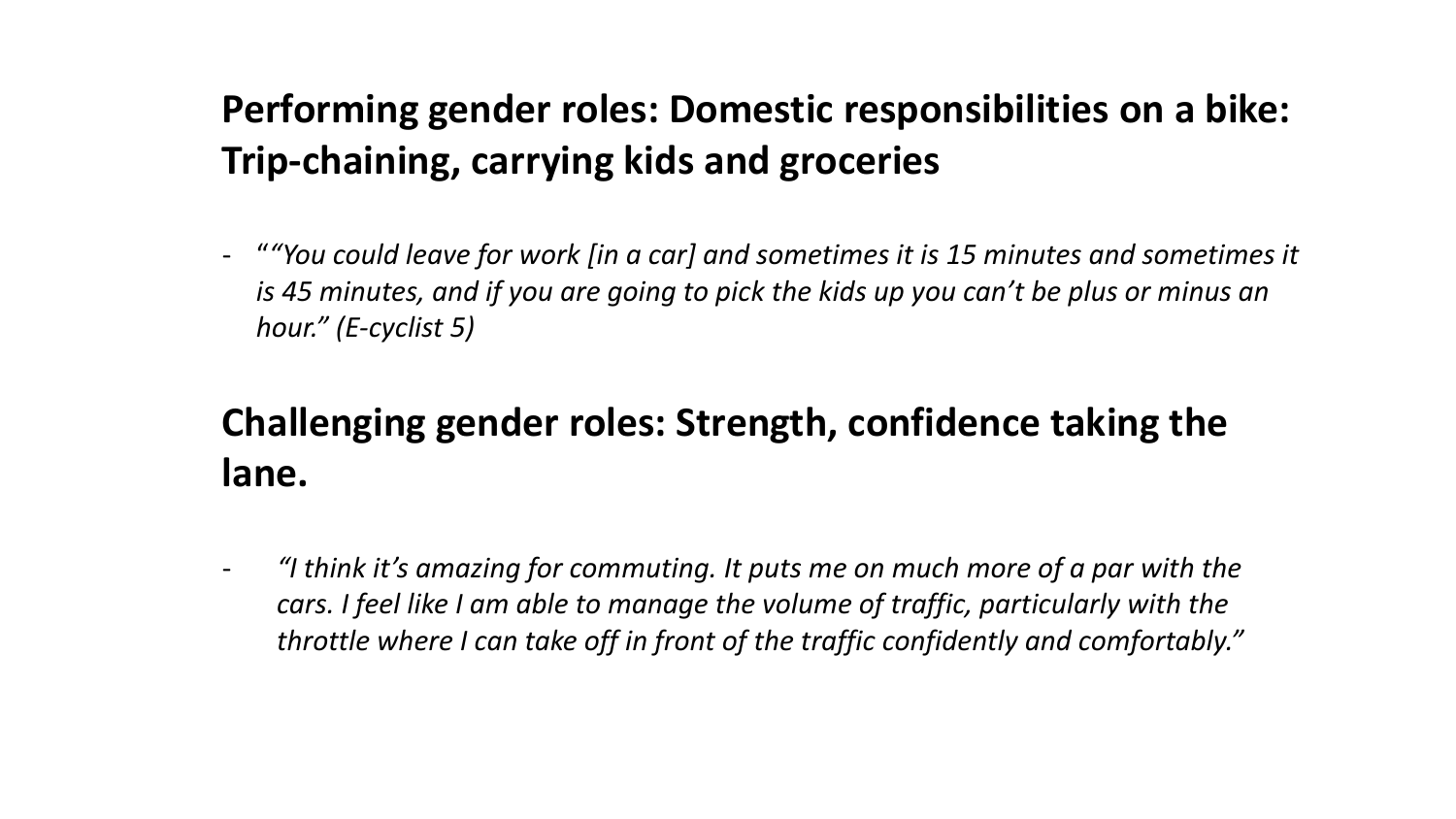#### **Bikes as male technology - Quality of bikes and bike shop experience:**

*"Evolution Cycles in Pukekohe absolutely truck through their Reid bikes that look like a bicycle, have a basket and that's what's important to a lot of women. It looks like a bicycle and has a basket.* 

*Well, I've seen them eighteen months later and they are literally falling apart. But a lot of the people use them a few times and go, you know what, I'm not sure I enjoy this cycling, but their cycling experience is based upon a bike that is really, really shit." (Ebike retailer 1)*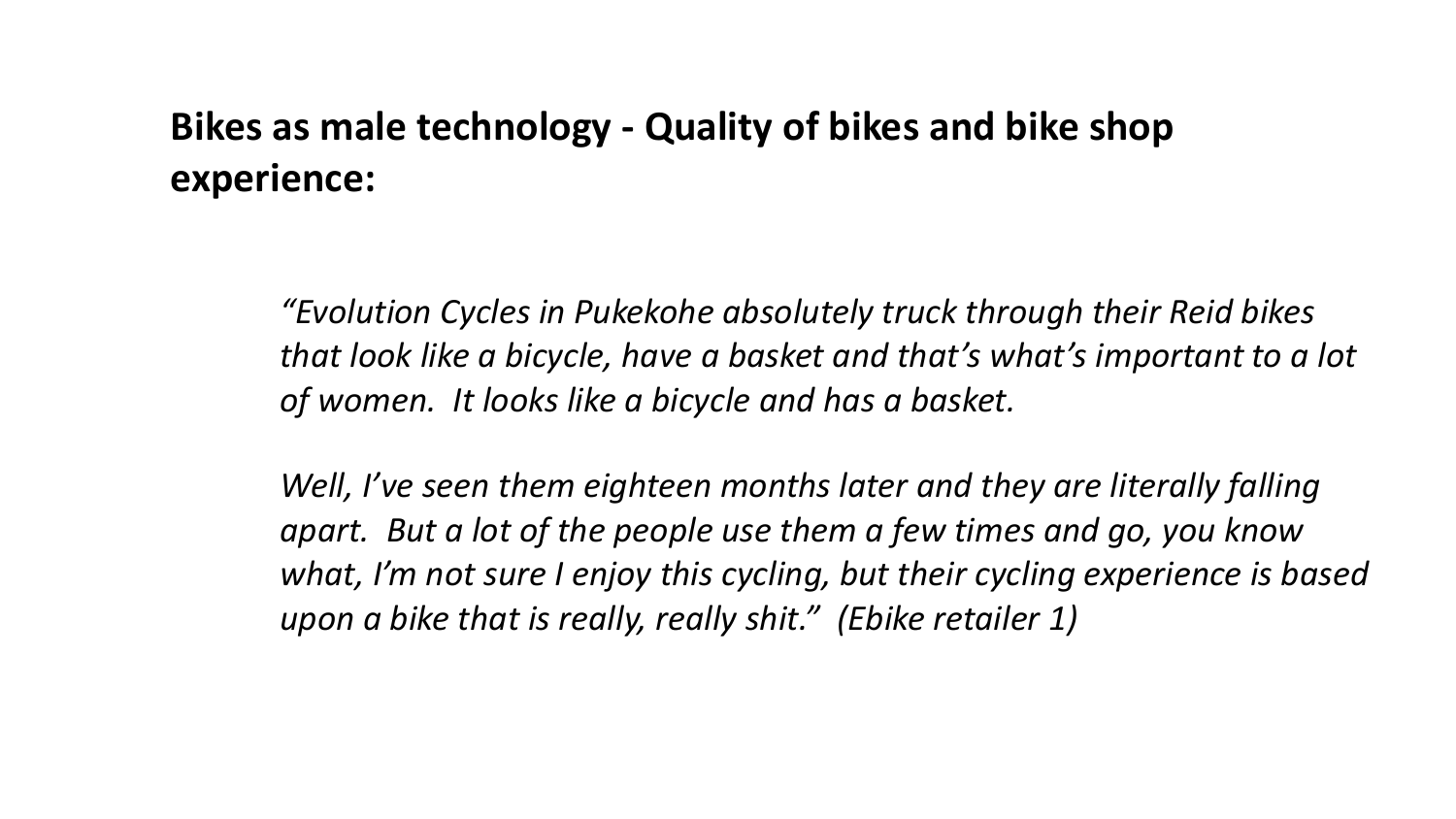## **Māori and cycling – Rhys Jones, Bruce Kidd, Alistair Woodward**

- Māori and Pākehā cycle at similar rates, although the gender gap is bigger, and they are more likely to be 'survival' cyclists – higher risk cycling.

- Pasifika people much less likely to cycle

- Māori mobility – caring responsibilities, whakawhanaungatanga, marae, 'crises', physical activity as contribution.

- Cycling strategies – Involve Māori at level of art, design and blessings – but only one Council had a Māori cycling strategy

- Māori cycling programmes – Connecting with whenua, urupā, kaitiakitanga (Atua Matua). Group programmes (Iron Māori)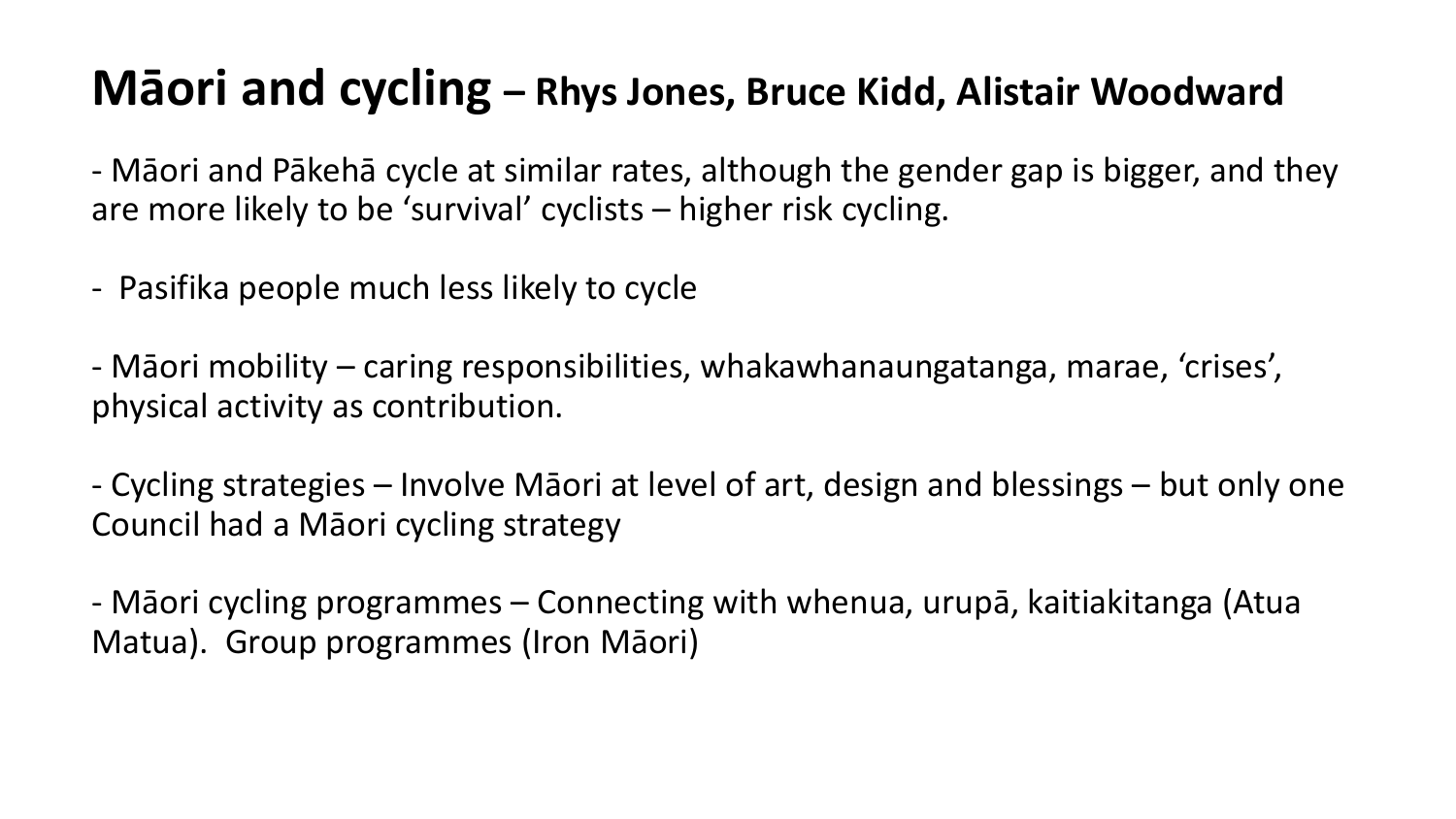

- Universal design
- Travelling together (whakawhanaungatanga)
- Care and sustainability (kaitiakitanga)

- Collective goals in the family, household, and community.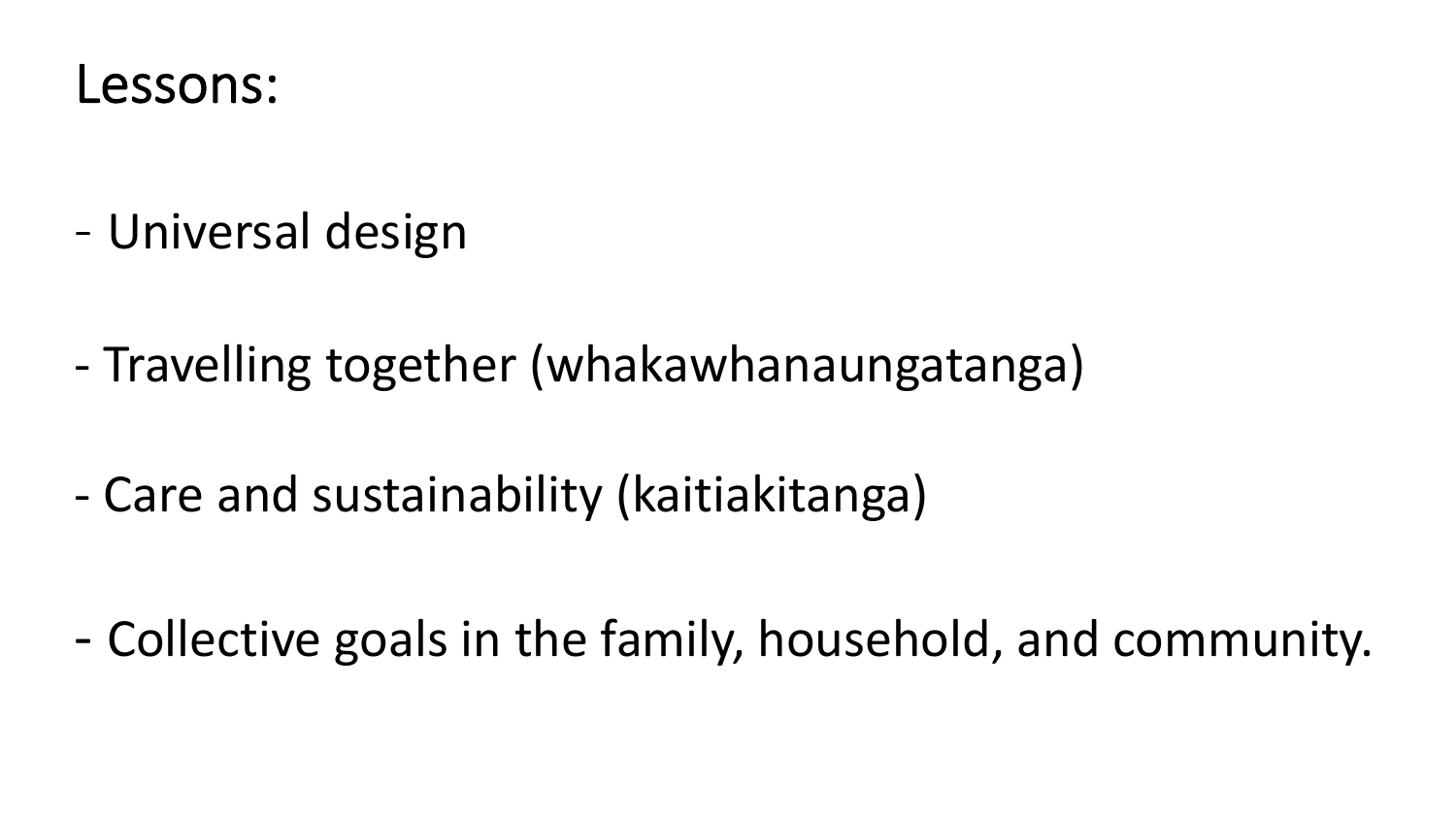### **Human infrastructure and strengths-based approaches to cycling promotion in low-income communities**



#### - What works?

#### - Survival cycling

"In the end, unlike most other objects we possess, the bicycle, for many riders, becomes an extension of the rider's body and, consequently, an intimate part of oneself. Just as a cane or a wheelchair provides assistance for the elderly and disabled, the bicycle is a form of assistance to movement for humans in a variety of less advantaged economic and physical states. Riding bicycles is, in effect, assisted walking. Consequently, when owners lose their bicycles to theft, especially [low-income] cyclists, they sometimes perceive it not simply as the economic loss of a neutral object but as the loss of a physical self. For the student commuter or working-class cycling commuter, for example, the loss of a bicycle can mean that, the next day, one cannot attend class or get to work." (p.133) Mirandé, A. and R.L. Williams, *Rascuache*

*cycling justice*, in *Bicycle justice and urban transformation biking for all?*, A. Golub, et al., Editors. 2016, Routledge: New York. p. 130-142.